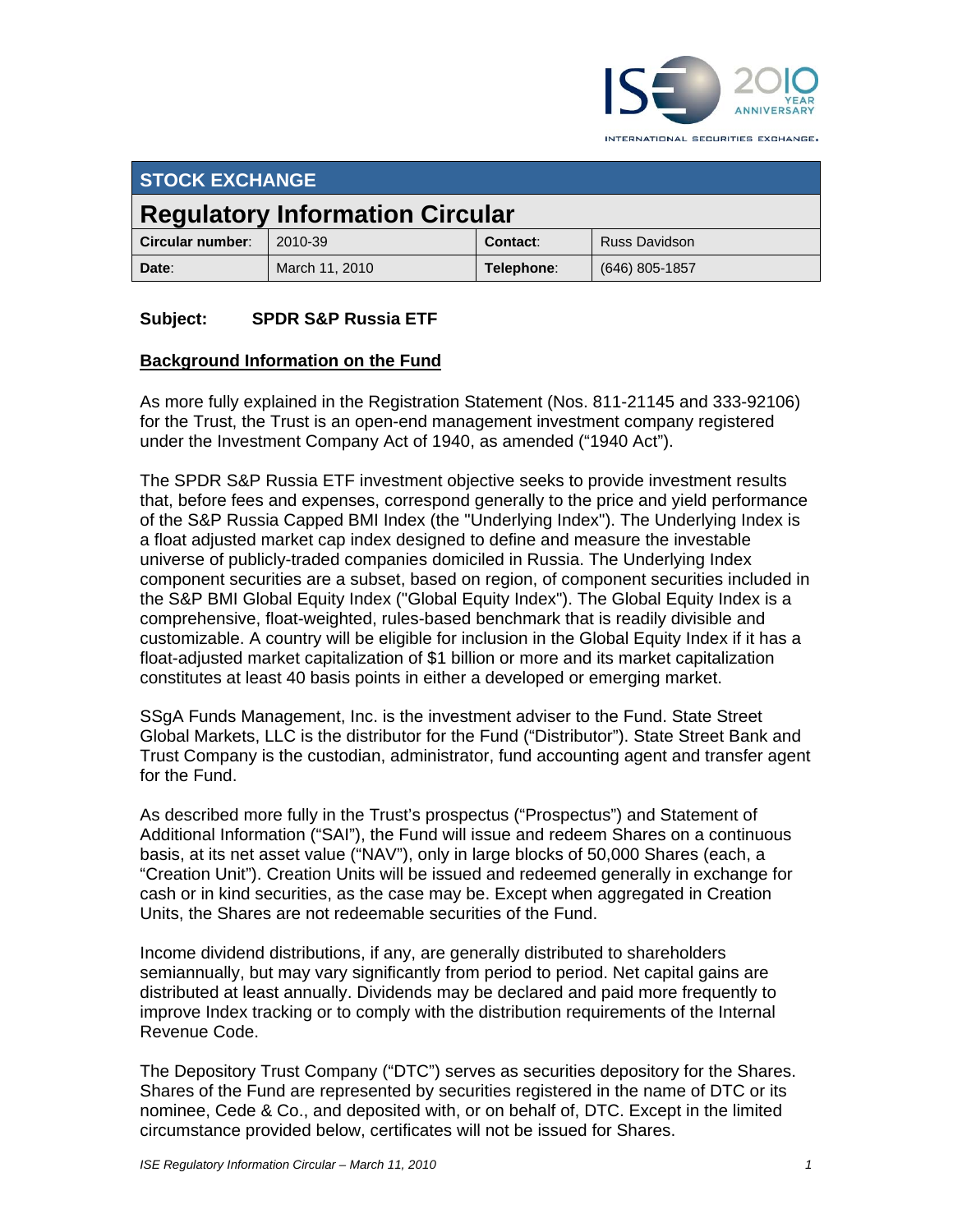

The NAV per Share of the Fund will be determined as of the close of trading (normally, 4:00 p.m. Eastern Time ("ET")) on each day that the Exchange is open for business (a "Business Day"). NAV is calculated by dividing the value of the net assets of a Fund (i.e., the total value of its assets less all liabilities) by the number of Shares outstanding, rounded to the nearest cent. NAV will be available from the Distributor and will also available to National Securities Clearing Corporation ("NSCC") participants through data made available from NSCC.

The Trust's registration statement describes the various fees and expenses for the Fund's Shares. For a more complete description of the Fund and the underlying index, visit www.SPDRETFS.com.

### **Principal Risks**

Interested persons are referred to the Prospectus for a description of risks associated with an investment in the Shares. These risks include the risk that a Fund's return may not match the return of its index for a number of reasons including the incursion by a Fund of operating expenses and costs not applicable to its index. In addition, as noted in the Prospectus, the Shares may trade at market prices that may differ from their NAV. The NAV of the Shares will fluctuate with changes in the market value of the Fund's holdings. The market prices of the Shares will fluctuate in accordance with changes in NAV as well as the supply and demand for the Shares.

### **Exchange Rules Applicable to Trading in the Shares**

The Shares are considered equity securities, thus rendering trading in the Shares subject to the Exchange's existing rules governing the trading of equity securities.

### **Trading Hours**

Trading in the Shares on ISE is on a UTP basis and is subject to ISE equity trading rules. The Shares will trade from 8:00 a.m. until 8:00 p.m. Eastern Time. Equity Electronic Access Members ("Equity EAMs") trading the Shares during the Extended Market Sessions are exposed to the risk of the lack of the calculation or dissemination of underlying index value or intraday indicative value ("IIV"). For certain derivative securities products, an updated underlying index value or IIV may not be calculated or publicly disseminated in the Extended Market hours. Since the underlying index value and IIV are not calculated or widely disseminated during Extended Market hours, an investor who is unable to calculate implied values for certain derivative securities products during Extended Market hours may be at a disadvantage to market professionals.

### **Trading Halts**

ISE will halt trading in the Shares in accordance with ISE Rule 2101(a)(2)(iii). The grounds for a halt under this Rule include a halt by the primary market because it stops trading the Shares and/or a halt because dissemination of the IIV or applicable currency spot price has ceased, or a halt for other regulatory reasons. In addition, ISE will stop trading the Shares if the primary market de-lists the Shares.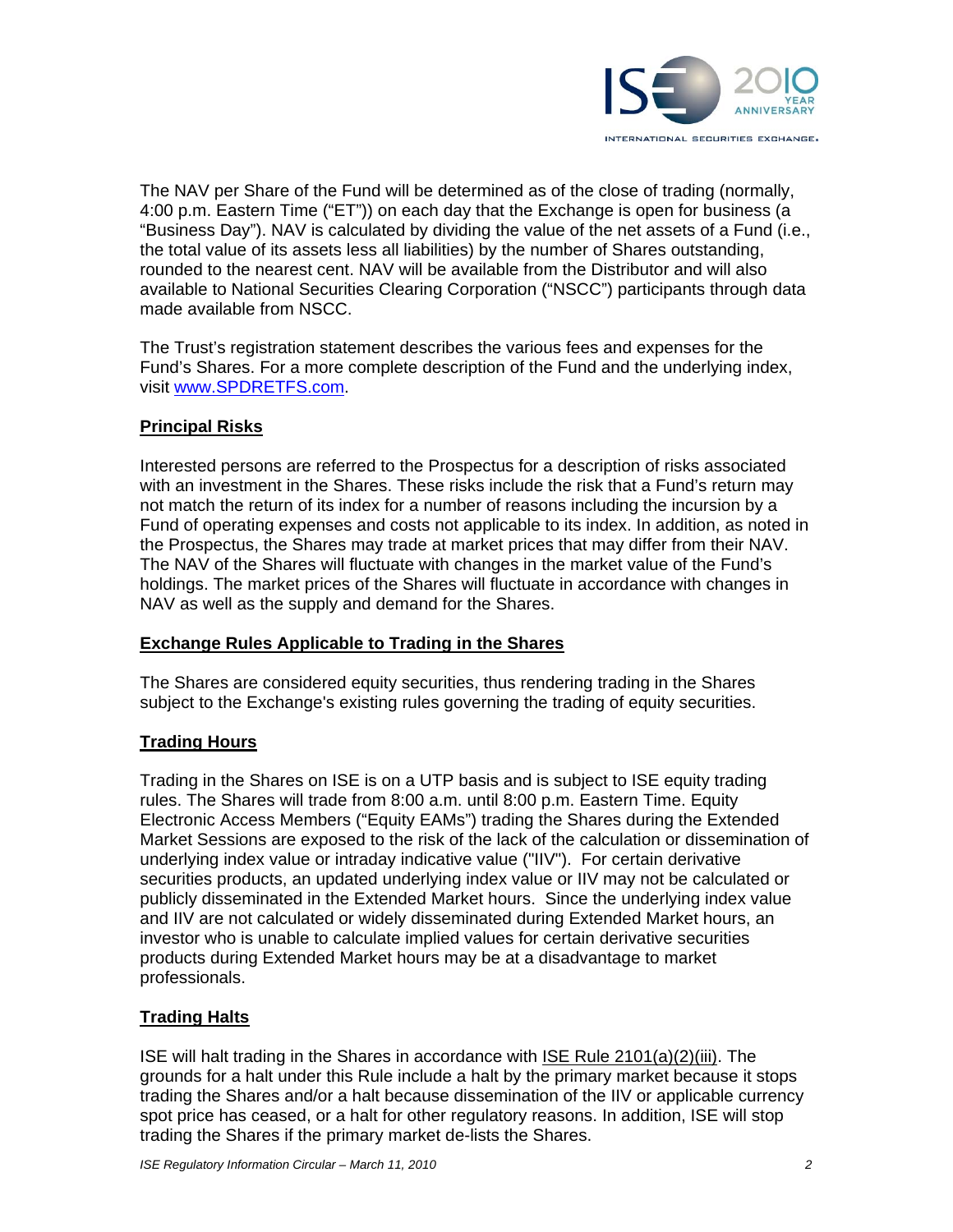

### **Delivery of a Prospectus**

Pursuant to federal securities laws, investors purchasing Shares must receive a prospectus prior to or concurrently with the confirmation of a transaction. Investors purchasing Shares directly from the Fund (by delivery of the Deposit Amount) must also receive a prospectus.

Prospectuses may be obtained through the Distributor or on the Fund's website. The Prospectus does not contain all of the information set forth in the registration statement (including the exhibits to the registration statement), parts of which have been omitted in accordance with the rules and regulations of the SEC. For further information about the Fund, please refer to the Trust's registration statement.

#### **Exemptive, Interpretive and No-Action Relief Under Federal Securities Regulations**

The Commission has issued letters dated October 24, 2006, November 21, 2005 and August 17, 2001 (together, the "No- Action Letters") granting exemptive, interpretive and no-action relief from certain provisions of and rules under the Securities Exchange Act of 1934 for exchange-traded funds listed and traded on a registered national securities exchange that meet certain criteria.

#### **Regulation M Exemptions**

Generally, Rules 101 and 102 of Regulation M prohibit any "distribution participant" and its "affiliated purchasers" from bidding for, purchasing, or attempting to induce any person to bid for or purchase any security which is the subject of a distribution until after the applicable restricted period, except as specifically permitted in Regulation M. The provisions of the Rules apply to underwriters, prospective underwriters, brokers, dealers, and other persons who have agreed to participate or are participating in a distribution of securities.

The Commission issued a No-Action Letter by which persons participating in a distribution of shares of a fund may engage in secondary market transactions in such shares during their participation in such a distribution, despite the requirements of from Rule 101 under Regulation M. In addition, the SEC has permitted persons who may be deemed to be participating in the distribution of shares of a fund (i) to purchase securities for the purpose of purchasing creation unit aggregations of fund shares and (ii) to tender securities for redemption in Creation Unit Aggregations. Further, the Commission has clarified that the tender of fund shares to the Fund for redemption does not constitute a bid for or purchase of any of the Funds' securities during the restricted period of Rule 101. The Commission has issued a No-Action Letter to paragraph (e) of Rule 102 under Regulation M which allow the redemption of fund shares in creation unit aggregations during the continuous offering of shares.

### **Customer Confirmations for Creation or Redemption of Fund Shares (SEC Rule 10b-10)**

Broker–dealers who handle purchases or redemptions of Fund shares in Creation Units for customers will be permitted to provide such customers with a statement of the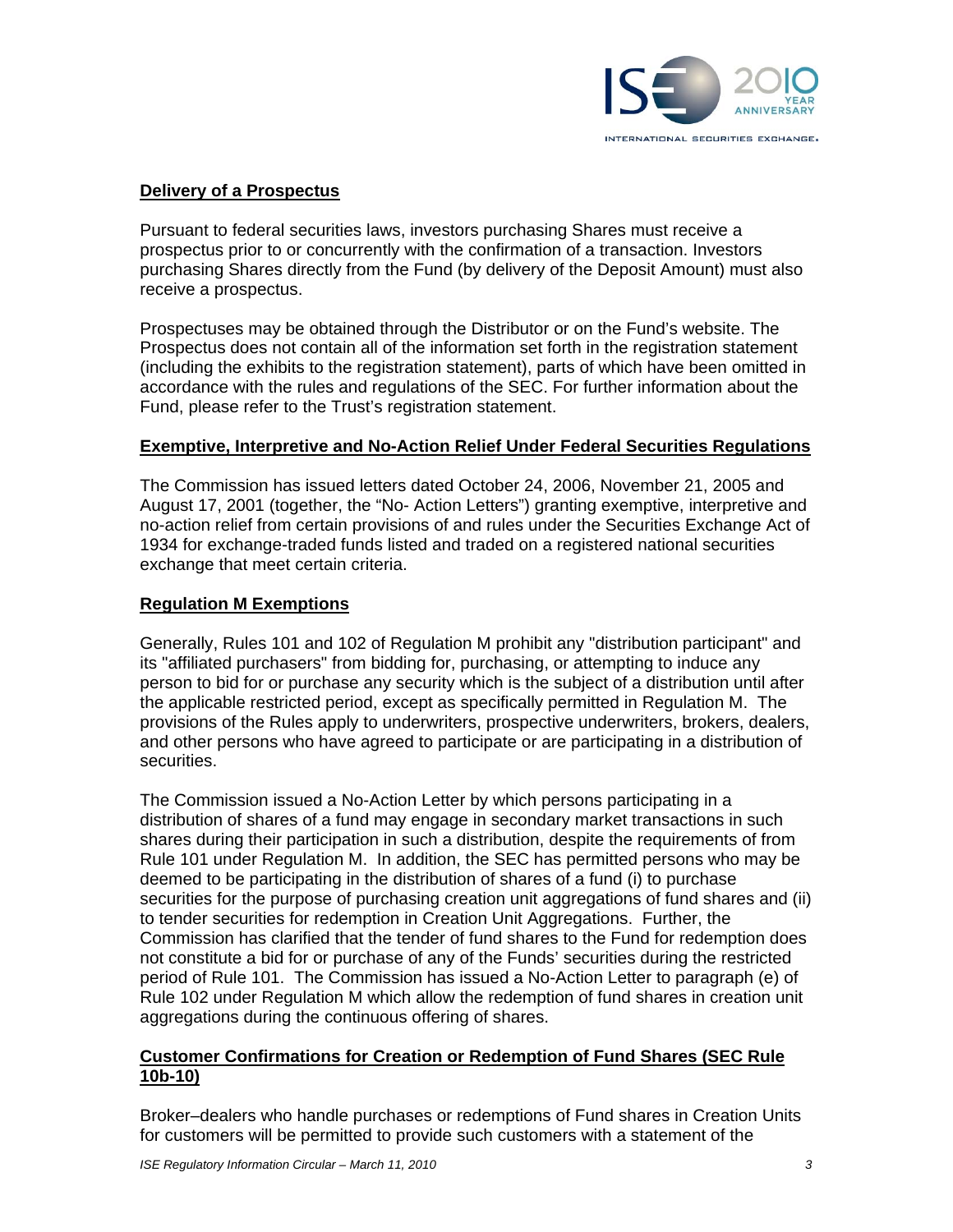

number of Creation Unit Aggregations created or redeemed without providing a statement of the identity, number and price of shares of the individual securities tendered to the Fund for purposes of purchasing creation unit aggregations ("Deposit Securities") or the identity, number and price of shares to be delivered by the Trust to the redeeming holder ("Redemption Securities"). The composition of the securities required to be tendered to the Fund for creation purposes and of the securities to be delivered on redemption will be disseminated each business day and will be applicable to requests for creations or redemption, as the case may be, on that day. This exemptive relief under Rule 10b-10 with respect to creations and redemptions is subject to the following conditions:

- 1) Confirmations to customers engaging in creations or redemptions must state that all information required by Rule 10b-10 will be provided upon request;
- 2) Any such request by a customer for information required by Rule 10b-10 will be filed in a timely manner, in accordance with Rule 10b-10(c);
- 3) Except for the identity, number and price of shares of the component securities of the Deposit Securities and Redemption Securities, as described above, confirmations to customers must disclose all other information required by Rule 10b-10(a).

### **SEC Rule 14e-5**

The Commission has permitted any person acting as a dealer-manager of a tender offer for a component security of fund (1) to redeem fund shares in creation unit aggregations from the issuer that may include a security subject to such tender offer and (2) to purchase fund shares during such tender offer. In addition, a No-Action has been issued under Rule 14e-5 states that if a broker-dealer acting as a dealer-manager of a tender offer for a security of the Fund purchases or arranges to purchase such securities in the secondary market for the purpose of tendering such securities to purchase one or more creation unit aggregations of shares, it must be made in conformance with the following:

- i. such bids or purchases are effected in the ordinary course of business, in connection with a basket of 20 or more securities in which any security that is the subject of a distribution, or any reference security, does not comprise more than 5% of the value of the basket purchased; or
- ii. purchases are effected as adjustments to such basket in the ordinary course of business as a result of a change in the composition of the underlying index; and
- iii. such bids or purchases are not affected for the purpose of facilitating such tender offer.

### **Section 11(d)(1); SEC Rules 11d1-1 and 11d1-2**

Section 11(d)(1) of the Act generally prohibits a person who is both a broker and a dealer from effecting any transaction in which the broker-dealer extends credit to a customer on any security which was part of a new issue in the distribution of which he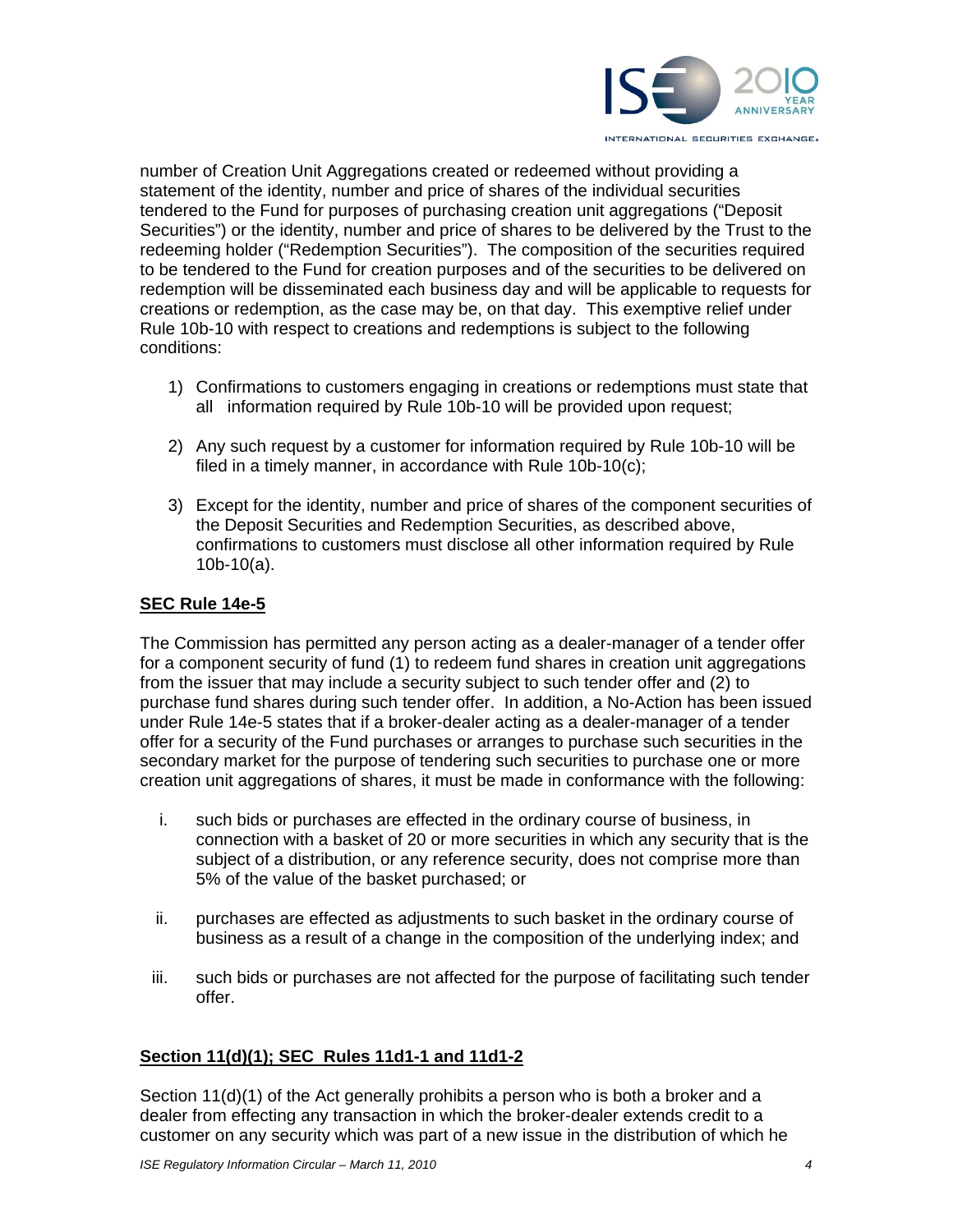

participated as a member of a selling syndicate or group within thirty days prior to such transaction. The Commission has clarified that Section 11(d)(1) does not apply to broker-dealers that are not authorized participants (and, therefore, do not create creation unit aggregations) that engage in both proprietary and customer transactions in shares of a fund in the secondary market, and for broker-dealer authorized participants that engage in creations of creation unit aggregations. This relief is subject to specific conditions, including the condition that such broker-dealer (whether or not an authorized participant) does not, directly or indirectly, receive from the fund complex any payment, compensation or other economic incentive to promote or sell the shares of a fund to persons outside the fund complex, other than non-cash compensation permitted under NASD Rule 2830 (I)(5)(A), (B) or (C). See letter dated November 22, 2005 from Brian A Bussey, Assistant Chief Counsel, SEC Division of Market Regulation, to Barclays Global Investors, N.A., dated November 22, 2005. The Commission has issued a No-Action Letter under Section 11(d)(1) of the Act states that broker-dealers may treat shares of a fund, for purposes of Rule 11d1-2, as "securities issued by a registered open-end investment company as defined in the Investment Company Act" and thereby extend credit or maintain or arrange for the extension or maintenance of credit on shares that have been owned by the persons to whom credit is provided for more than 30 days, in reliance on the exemption contained in the rule.

### **SEC Rule 15c1-5 and 15c1-6**

The Commission has issued a No-Action letter with respect to Rule 15c1-5 and Rule 15c1-6 as to the required disclosure of control by a broker or dealer with respect to creations and redemptions of fund shares and secondary market transactions therein.

**This Regulatory Information Circular is not a statutory Prospectus. Equity EAMs should consult the Trust's Registration Statement, SAI, Prospectus and the Fund's website for relevant information.**